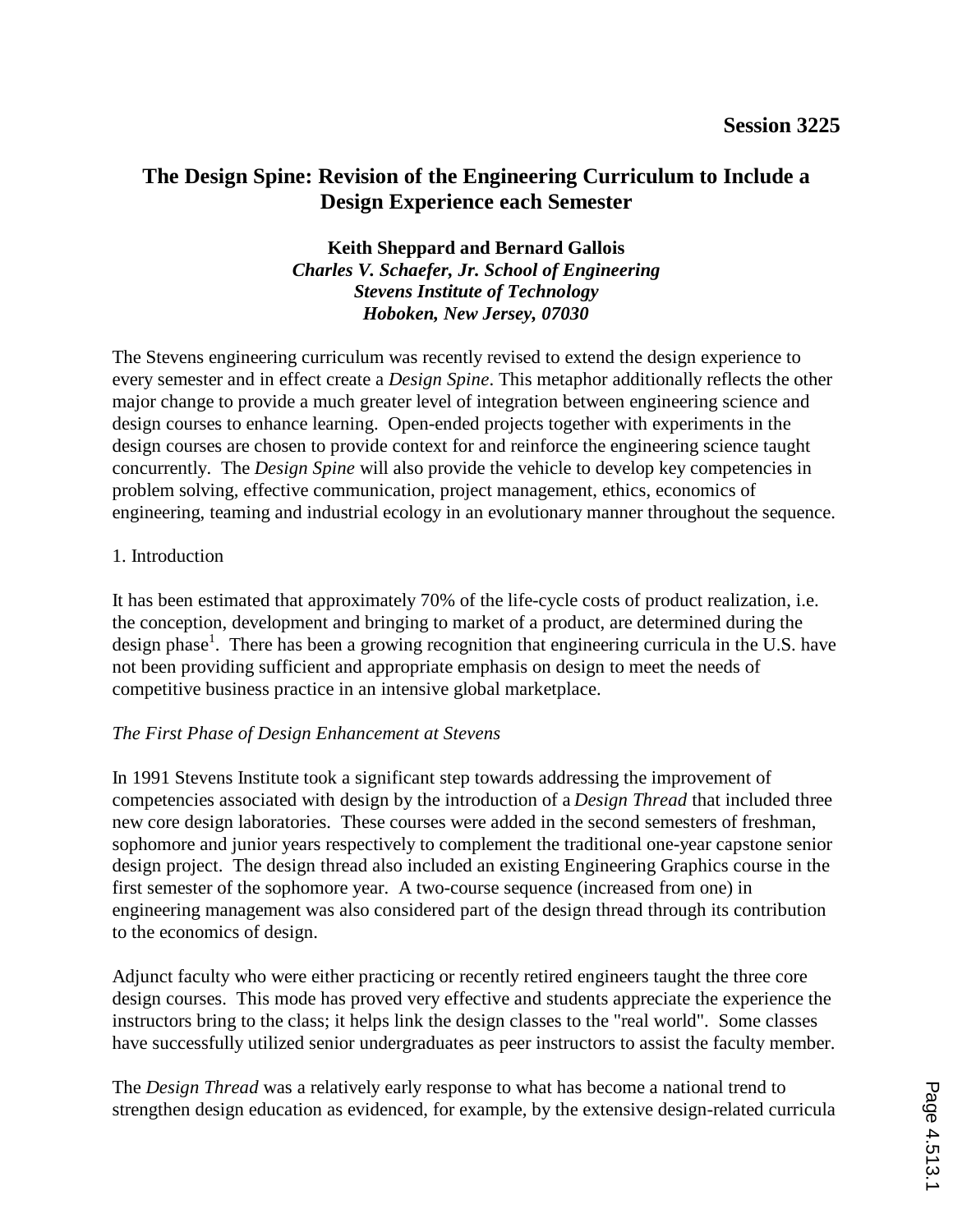development and implementation activities of the various Engineering Education Coalitions sponsored by the National Science Foundation<sup>2</sup>.

## *The Recent Curriculum Revision*

In 1998 the Stevens faculty started implementation of a revised engineering curriculum to build upon the experience with the *Design Thread*, to strengthen the core sequence and to provide better alignment with ABET Criteria 2000. The revision had its origins in an Institute-wide strategic planning activity that, for the Engineering Curriculum, reaffirmed the core values associated with the Stevens tradition of a large, broad-based core while allowing for accreditation in various engineering disciplines.

## *Curriculum Development Process*

The curriculum revision was a result of several years of development that involved definition of educational goals and objectives, competencies based on the goals and the articulation of these into the curriculum. This process involved a number of faculty committees and also sought contributions from outside experts and alumni from industry, academe and government through individual discussions and round tables. Benchmarking of curriculum development activities at other institutions was also undertaken, particularly in the areas of design and integration. Meetings were held with groups of junior and senior undergraduates to seek input. A survey of recent graduates and their employers was conducted by Prof. P. Koen of the Management Department and addressed the perceived competencies of these alumni<sup>3</sup>. The results were consistent with those from other surveys and reports $4$  in indicating that graduates met expectations in the technical competencies. However, there was a need for further enhancement of competencies in the "soft" areas such as problem solving, teaming, communication skills and project management; competencies that can be addressed as part of design education.

## 2. The Design Spine

As a result of the development activities described above, a cornerstone of the revised curriculum is a further strengthened design sequence forming a *Design Spine* running through all eight semesters. Associated with the development of the *Design Spine* is a greater integration of design with the science and engineering science courses, in many cases with courses taken concurrently.

A schematic representation of the *Design Spine* and its relations to other components of the curriculum appears in Figure 1. Within each box representing a design course is shown, in italics, the engineering science course(s) with which the design course is integrated. At the center are shown the key competencies that are developed throughout the design sequence. The *Spine* consists of five core design courses (Semesters 1 through 5). The first four design courses are structured such that students are exposed in some way during their first two years to design issues associated with each of the main engineering disciplines.

There are three disciplinary design courses (Semesters 6-8) that are integrated with the technical elective courses for the student's concentration. The disciplinary design courses do, however,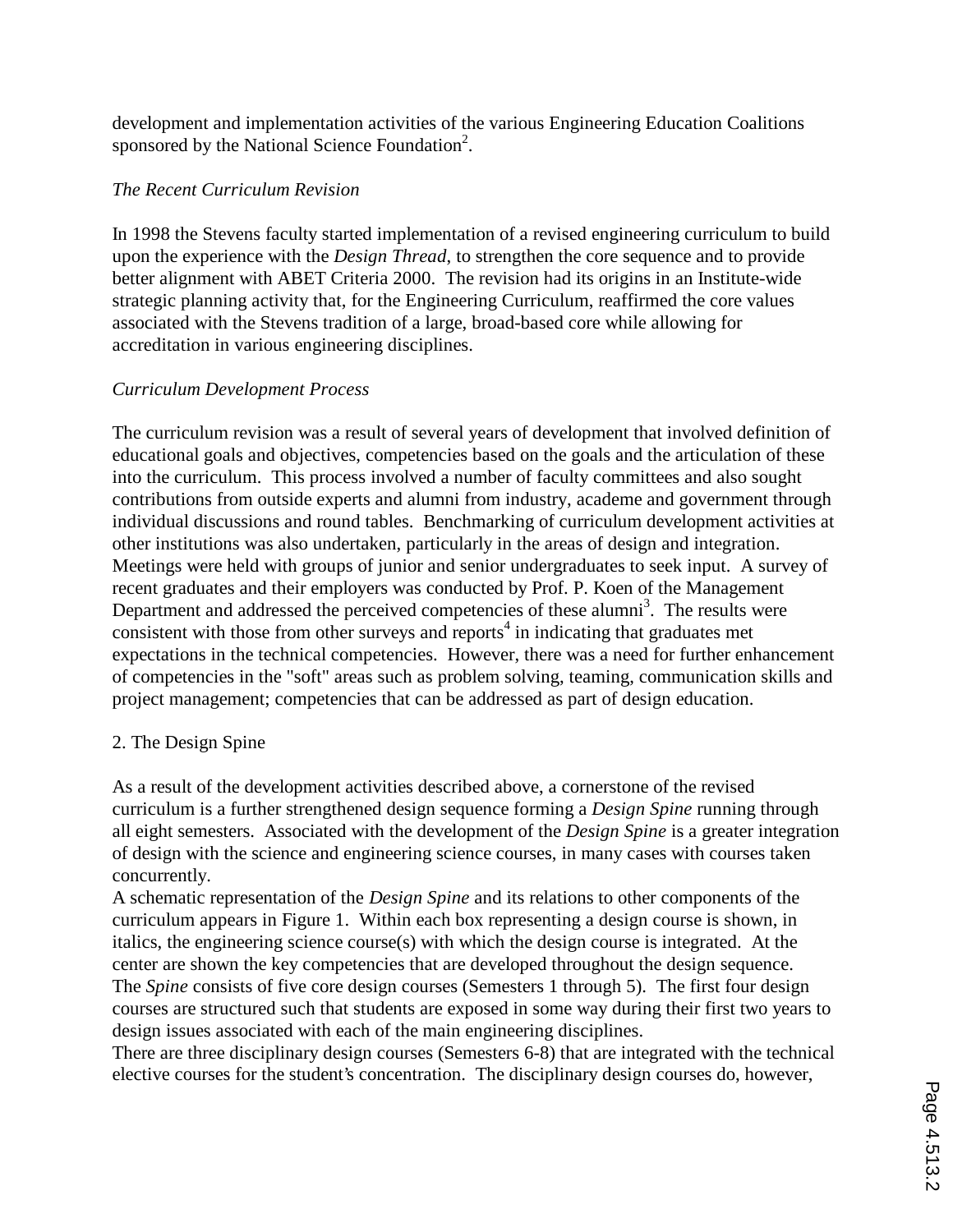contain some required core topics that are required of all students and these topics are covered in a modular approach, for example integrated product and process design.

The threads on communications, use of computers and social, ethical and moral issues are also enhanced in the *Design Spine* compared to the previous curriculum. A new thread on industrial ecology (e.g. life cycle analysis and design for environment) is added to address what will increasingly become an overarching consideration in the engineering profession, namely sustainable growth. This thread commences in Design 2.



## *Freshman Design*

The sequence starts with a one-credit course, Engineering Design 1, taken by entering Freshmen. This is a key change to the curriculum and reflects the success of other schools $2$  in implementing first semester design as well as our previous experience with teaching design to Freshmen in the second semester. Starting the *Design Spine* from "day one" provides a valuable, early hands-on design experience to give both balance and context for what students typically perceive as the rather abstract nature of the courses in the traditional Freshman year. It is intended to immediately engage students and generate enthusiasm for engineering. It also sets the tone for their educational development.

The Design 1 course is taken concurrently with Engineering Graphics, which has been moved from the third to the first semester. This move also coincides with a change in the teaching of this course from a 2-D mode using AutoCad<sup>TM</sup> to a 3-D solid modeling approach using SolidWorks<sup>TM</sup>. We consider this to be a major enhancement in the teaching of Graphics and eminently suitable to help engage Freshmen engineering students.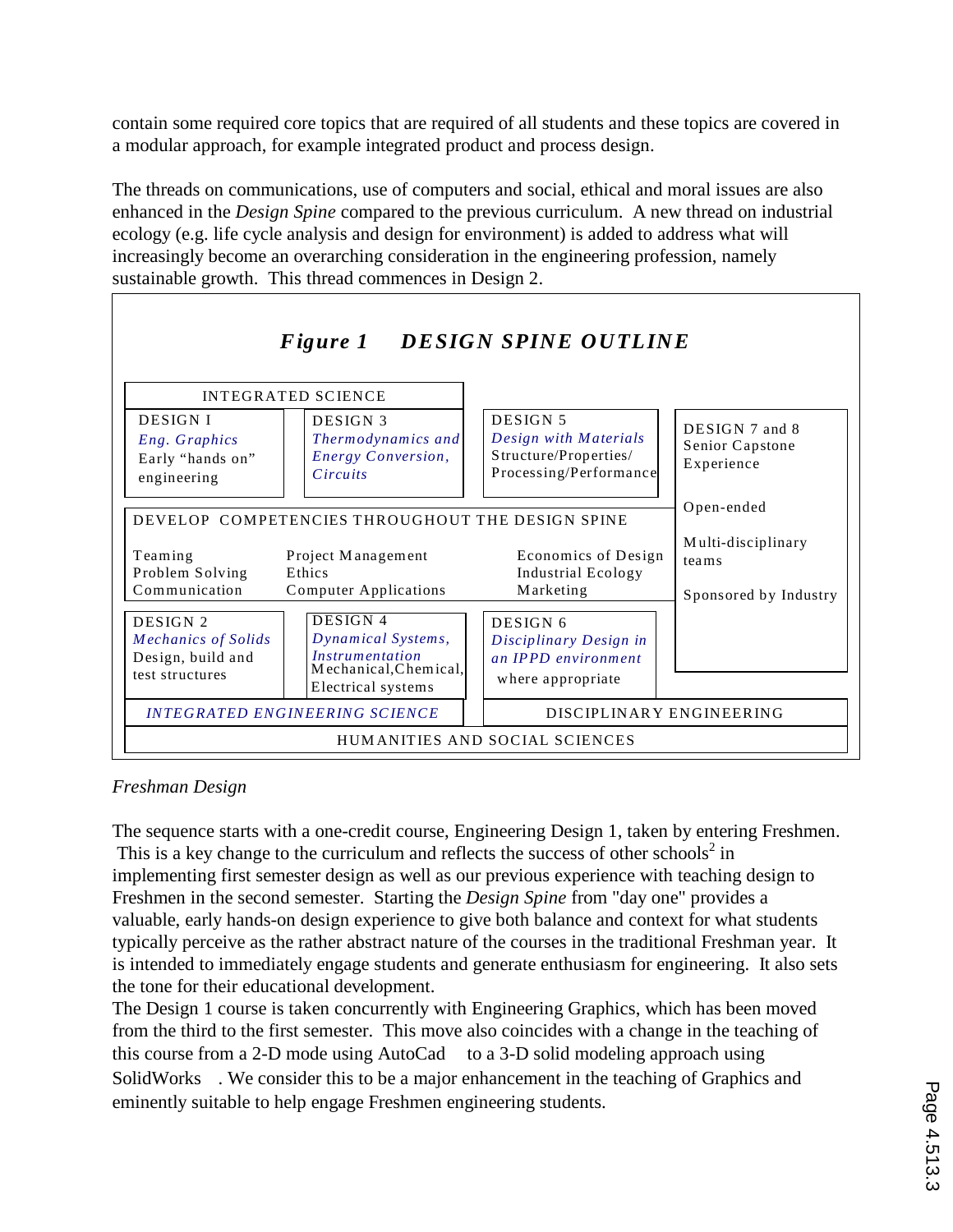The Design and Graphics courses are linked in a number of ways. For example, a plastic Logo plate is designed in the Graphics course and is then manufactured on a CNC machining center in the design laboratory. The plate is also designed to meet specifications for mounting on a microprocessor-controlled hill climb vehicle, which is the second design project in Design 1.

Linkage between Graphics and Design 1 is also apparent in a product disassembly workshop in the design course that involves comparing the parts of a cordless screwdriver to working drawings supplied by the manufacturer<sup>a</sup>. This workshop also involves an introduction to freehand sketching and to orthographic projections, the latter being also covered in the Graphics course. The first semester experience is described in more detail in another paper<sup>5</sup>.

In this manner we establish the theme that is to permeate the Design Spine, namely that there is a measure of integration between the design course in a given semester and the engineering science (or science) courses taught concurrently or in the preceding semester.

A continuous sequence of integrated design experiences through the S*pine* is expected to considerably enhance the prospects for mastery of the competencies that the enhanced design sequence is intended to address and that are embodied in the goals of the curriculum. The integration will also enhance the learning and understanding of science and engineering science concepts in the curriculum.

In keeping with the competencies desired of engineering graduates, the design spine includes an increased emphasis on professional practice topics of communication skills, teaming, project management and economics of design. These topics are developed progressively and reinforced throughout the design spine. For example, concepts of project management such as work breakdown and the Gantt chart are introduced early in Design 1 and used in a case study (building a house) and two design projects. The thread on economics of design is initiated in Design 1 through an assembly costing exercise as part of the product dissection workshop followed by consideration of fabrication (machining) costs for the Logo. The students' experiences with group activity (often not positive) are used as a lead in to the more formal consideration of group dynamics starting in the second semester of Freshman year in Design 2. Effective oral and written communication is taught and tested throughout the *Spine*. The Ethics thread starts with consideration of the space shuttle Challenger disaster in Design 2.

While a degree of linkage is established between Graphics and the Design 1 course in the first semester, it is in the second semester that integration of design with engineering science is significantly addressed for the first time in the curriculum. During the curriculum development process it was decided not to attempt the high level of integration that has been implemented at some schools, such as Drexel University (E4 Program) and Rose-Hulman Institute of Technology (Integrated First Year). It was decided that the benefits demonstrated by integration at the schools mentioned (and others) could be achieved at Stevens through a strong linkage between the engineering science courses and a design course given concurrently or immediately

 $\overline{a}$ 

<sup>&</sup>lt;sup>a</sup> Black and Decker (U.S) Inc., Towson, Maryland.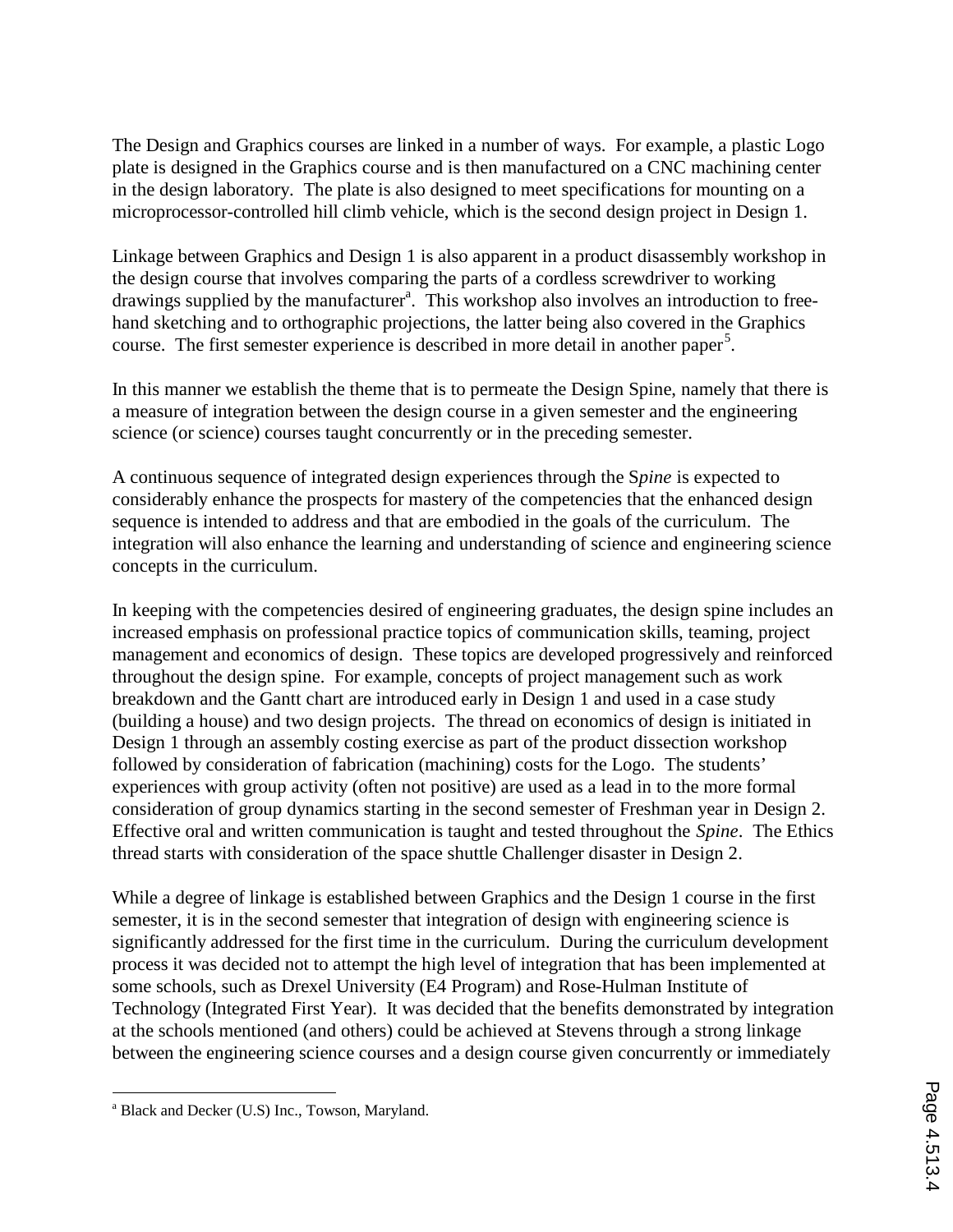after. In this regard it was considered not always necessary for the engineering science to be formally covered before its use in design. For example, simple truss analysis is used in Design 2 before it has been fully developed in the concurrent Mechanics of Solids course in the second semester. It can sometimes help students to recognize the need to learn the theory if they have first applied the analysis in a heuristic fashion to a design problem before formal coverage in lectures.

The Mechanics of Solids in the second semester is a 4-credit course that combines the traditional Statics and Strength of Materials courses from the previous curriculum. This is strongly linked to the 2-credit, 3-hour per week Design 2 course. This combination has students learning the theory of engineering structures while concurrently designing, building and testing structures. This also allows some topics to be introduced through the design course rather than first through lecture. For example, the concept of Factor of Safety is introduced and developed through an experiment in Design 2. Other experiments in Design 2 address Friction, Beam Bending, Effects of Stress Concentration and Buckling of Columns. The introduction and significant use of spreadsheet software<sup>b</sup> for data analysis, including simple statistics, is part of the course. There are two design projects, the first of which is to design, make and test a simple soldered brass truss. The second involves analysis of beam bending to facilitate the design of a shop hoist. These projects link directly to and reinforce concepts covered in Mechanics of Solids.

Design 2 also initiates the Industrial Ecology thread by consideration of the life cycle analysis of a simple wooden product with a mechanical application, such as a ladder. The professional practice threads are continued with introduction of some basic concepts of engineering economy (e.g. time value of money and interest rates linked to the second design project), group dynamics and further development of cost estimation and project management, including use of project management software<sup>c</sup>

Based on the positive experience in the design courses of the previous curriculum, we have continued with the use of engineering professionals as adjunct instructors for the Freshman design courses supported by undergraduate peer instructors. We continue to receive good evaluations from students for this mode of teaching design.

The integration continues in Semester 3 with the 2-credit Design 3 course linked to both a 3 credit Circuits course and a 4-credit Thermodynamics and Energy Conversion course. Again the design course reinforces material in the engineering science courses through the use of experiments and design projects. Designs use bread-board level circuit design that would include logic and signal conditioning. A typical design project would involve energy conversion, one adapted from the previous design thread is a solar-tracking water heater.

The 2-credit Design 4 course is linked to a new core course at Stevens on Dynamical Systems and to the Electronics and Instrumentation course given concurrently. The Dynamical Systems

 $\overline{a}$ 

<sup>&</sup>lt;sup>b</sup> Microsoft Excel™

<sup>&</sup>lt;sup>c</sup> Microsoft Project™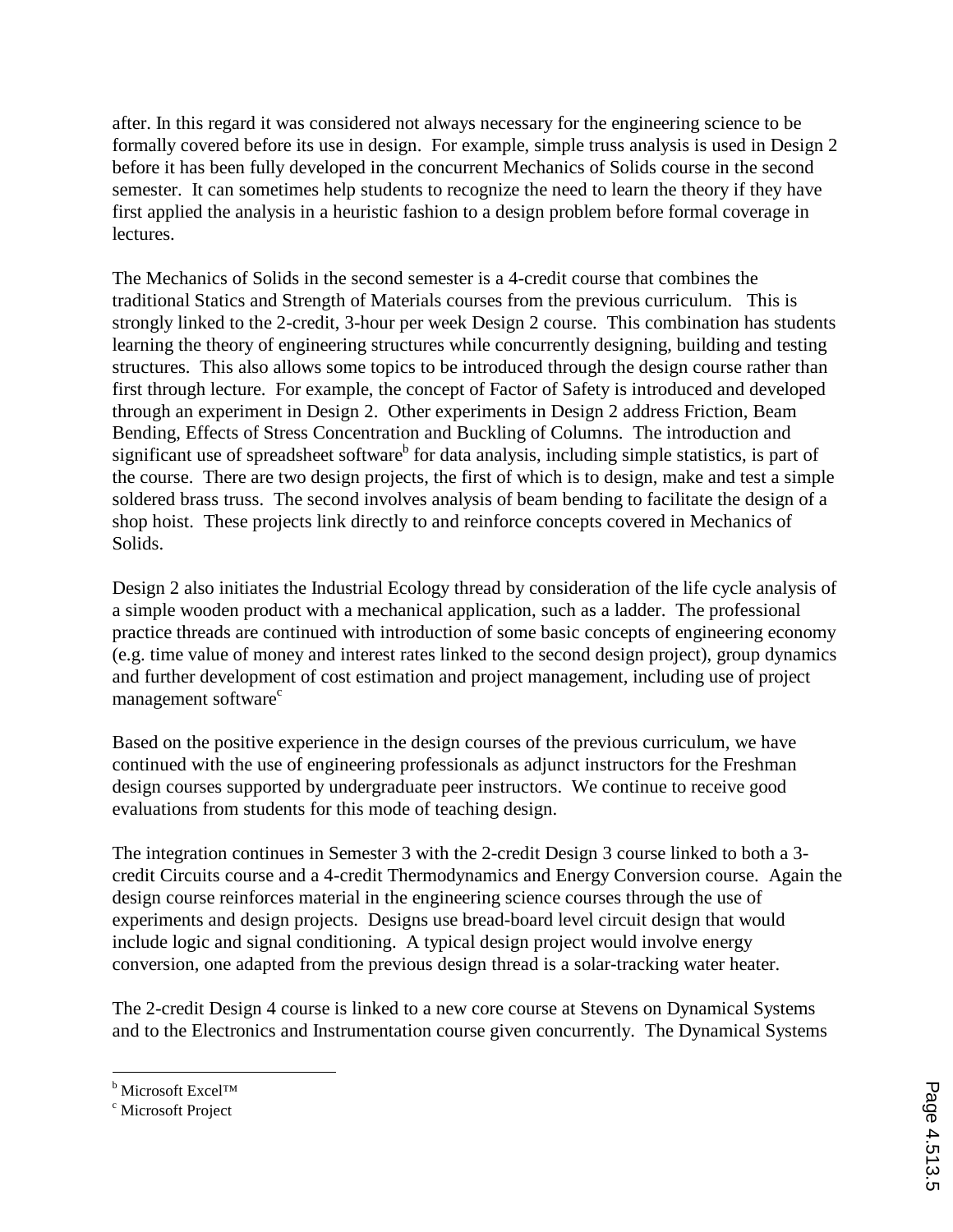course recognizes that there is a commonality among the engineering disciplines when taking a systems approach. This commonality is manifested in the time-dependent nature of the physical models used to analyze diverse systems from pumping systems in industrial processes to structures subject to vibrational loading to control systems in aerospace applications. Projects include design of a mechanical vibration isolator, design of an electrical compensator and design of a muffler. Experiments include frequency response of a speaker, stabilization of an amplifier, response of a pump system, response of a vibrating cantilever. Experiments and design projects promote significant use of computer-based instrumentation for data acquisition, analysis and control with vertical integration of software<sup>d</sup> with other design and laboratory courses.

The fifth design course, Design 5 (2 credits), is an evolution of an existing Materials Laboratory and is coupled to a 3-credit Materials Processing course. The latter replaces a traditional sophomore level "Introduction to Materials" course, with much of the materials science now covered in the revised chemistry and physics sequence. The laboratory course maintains many of the previous experiments, which already had a strong processing orientation. Two significant design components are now included, one linked to processing of the major classes of materials, the other stresses how to design with materials in several engineering disciplines. The laboratory also continues to emphasize the development of experimental skills and methods.

The sixth design course is intended to allow each discipline to address design topics specific to the discipline, but in the context of how design in the discipline fits into an integrated product and process development (IPPD) paradigm as and if appropriate.

Components of professional practice/economics of design are developed throughout the Design 1 through 6 sequence building in an evolutionary manner on the foundation that has been described for the Freshman year. They account for a significant content of each of the design courses. It is through exposure to this material and associated experiences that many of the key competencies shown in the center box of Figure 1 are advanced. They are further developed in a two-course sequence (not shown in Figure 1), a 4-credit lecture/laboratory course in Semester 6 and a 2-credit lecture/laboratory course in Semester 7. These courses allow for material that is best developed in that format rather than in the more distributed form of the earlier design courses, such as more advanced concepts of engineering economy and decision making. As such the curriculum preserves and enhances the strong emphasis on professional practice/economics of design from the previous curriculum while moving material earlier into the *Design Spine* to provide better context and a more evolutionary development of the concepts.

The ultimate goal for the senior design experience (Design 7 and 8) is to allow students to capitalize on the competencies they have developed in teamwork and other skills and knowledge through the S*pine* and their elective sequence. In this way they are equipped to participate effectively in cross-disciplinary systems-scale projects sponsored by industry.

 $\overline{a}$ 

<sup>&</sup>lt;sup>d</sup> for example LabView™ and MatLab™